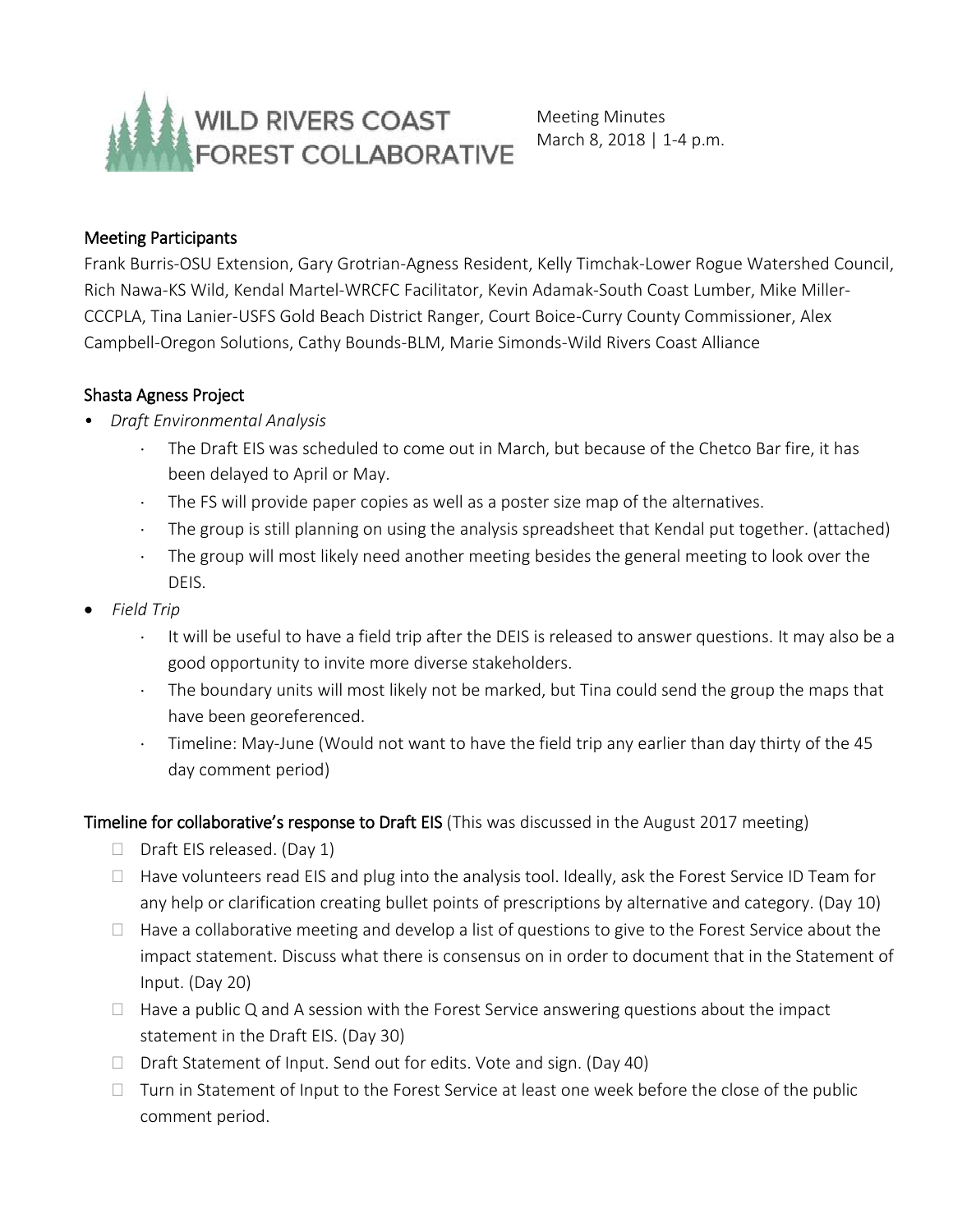## Sudden Oak Death

- Revisit WRCA Grant
	- $\cdot$  Intent of the grant is to focus on private landowner outreach in the Pistol River area.
	- The collaborative voted on whether or not they would still like to pursue the SOD outreach project. (Thumbs up)
- Other partnership opportunities
	- The group is interested in using RAC funds to print the pocket guide on SOD that Norma Kline developed through OSU extension.
	- The ODA is working on a strategic implementation area in Pistol River.

### WRCFC Roadmap Development

- The group developed a list of work that needs to be done in the next year, and the group will prioritize at the next meeting.
	- . Revisit Operations Manual
	- Revisit the goals, objectives and mission of the WRCFC
	- Stakeholder analysis
	- How are we doing on strengthening the "three pillars"? (ecological, social, economic)
	- Discuss hiring a facilitator that lives in Gold Beach; Kendal play role of technical assistance
	- Looking at other examples of unique habitats and restoring it in other places besides just FS land.
	- Choosing the next project after Shasta Agness.
	- Learning from other forest collaboratives across the state.
	- $\cdot$  Finding new markets (example: Juniper on the Eastside)
	- How to make sure that channels of communication are being held up between collaborative participants and the organizations that they represent.
	- Revisit the consensus model that the group is currently using and possibly explore different methods that other successful groups use.
	- Post-fire restoration on the North Fork Chetco.
	- Pistol River SOD outreach.
	- Focus on projects that generate restoration dollars.
	- More consistent on meeting minutes.
	- DOI/BLM collaboration
	- Focus on defensible space and Sudden Oak Death (Revisit RAC deliverables)

# Stakeholder Mapping

Who is Missing?

- People who depend on the national forest for their livelihood.
- · Recreation.
- $\cdot$  Boats in bay.
- · Industry
- Non-timber forest products (foragers)